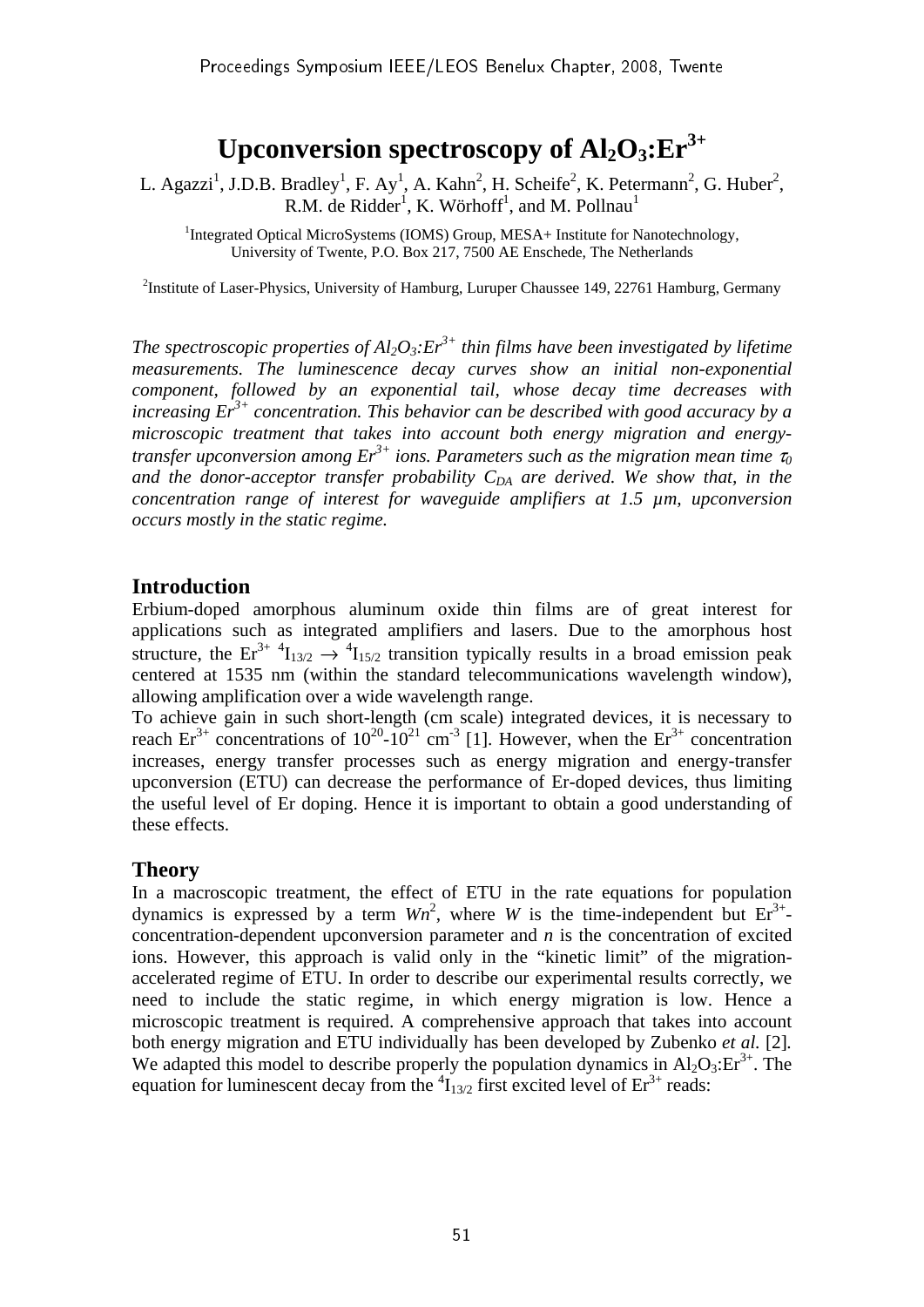Upconversion spectroscopy of  $Al_2O_3$ :  $Er^{3+}$ 

$$
n(t) = \frac{n(0) \exp(-t/\tau_D)}{1 + n(0)(\pi^2/3) \sqrt{\frac{C_{DA}}{\tau_0}} \tau_D \left\{ \sqrt{1 + \frac{\tau_0}{\tau_D}} erf\left(\sqrt{t\left(\frac{1}{\tau_0} + \frac{1}{\tau_D}\right)}\right) - \exp(-t/\tau_D) erf\left(\sqrt{\frac{t}{\tau_0}}\right) \right\}}, (1)
$$

where  $n(t = 0) = n(0)$  is the initial excitation density of the <sup>4</sup>I<sub>13/2</sub> level,  $\tau_D$  is its intrinsic lifetime,  $C_{DA}$  is the microparameter for the ETU process from  ${}^{4}I_{13/2}$ , and  $\tau_0$  is the mean time of a migration hop of excitation energy in the  $\frac{4}{1_{3/2}}$  level.

#### **Experiment and Results**

1-μm-thick  $Er^{3+}$ -doped Al<sub>2</sub>O<sub>3</sub> slab waveguides were reactively co-sputtered on thermally oxidized Si <100> substrates [3]. Approximately 4-cm-long channel waveguides were then etched to a depth  $\leq 50$  nm with a width of 4  $\mu$ m [4]. Luminescence decay measurements were performed on eight different  $Er<sup>3+</sup>$ -doped samples, with Er<sup>3+</sup> concentrations ranging from 0.27 to 4.22  $\times$  10<sup>20</sup> cm<sup>-3</sup>. The samples were excited with 976-nm pump light from a diode laser modulated by an external square-pulse generator. The pulse had a duration of 40 ms, allowing the populations of the  $Er^{3+}$  system to reach a steady state before the pump was switched off (at  $t = 0$ ). The modulated pump light was coupled into the waveguide with an optical fiber and the luminescence was collected using a high N.A. liquid fiber mounted normal to the sample surface. The luminescence was then diffracted by a monochromator and detected by an InGaAs photodiode. The resulting signal was acquired with a digital oscilloscope.

The decay curves for four different  $Er<sup>3+</sup>$  concentrations are shown in Fig. 1(a) along with the fit from Eq. 1. They show an increasingly fast non-exponential initial component induced by ETU, while at long delay times we observe an exponential tail which exhibits an asymptotic decay time. Its value is reported in the inset of Fig. 1(a). The intrinsic lifetime  $\tau_D$  of the  ${}^4I_{13/2}$  level was measured in the sample with the lowest dopant concentration and had a value of 7.5 ms.  $n(0)$  was calculated by a rate-equation simulation of the Er<sup>3+</sup> energy-level system, hence  $C_{DA}$  and  $\tau_0$  were the only free parameters of the fit.

The result for  $C_{\text{DA}}$  is  $(6.25 \pm 0.15) \times 10^{-41}$  cm<sup>6</sup>/s, while the results for  $\tau_0$  are shown in Fig. 1(b). As expected,  $\tau_0$  decreases from 65 ms down to 1 ms when the Er<sup>3+</sup> concentration increases: the ions become closer and closer, the energy migration increases, hence the migration time becomes shorter.

For the four samples with the lowest  $Er^{3+}$  concentration,  $\tau_0 > \tau_D$ , i.e. according to Ref. [2] we are in the static regime of ETU, while for the samples with the highest  $Er<sup>3+</sup>$ concentration,  $\tau_0 < \tau_D$ , hence we are approaching the migration-accelerated regime.